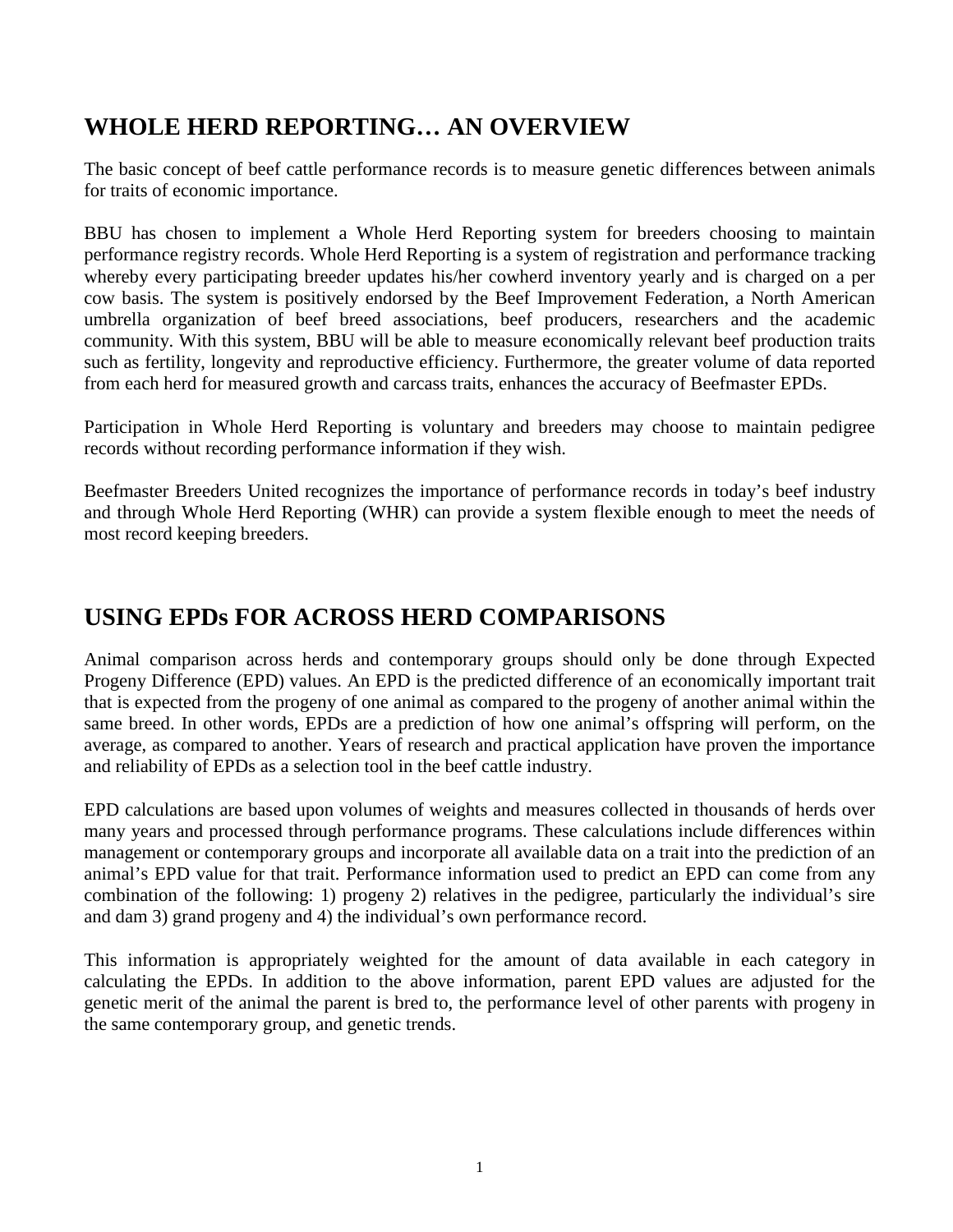Some of the more economically important traits and most easily measured with EPDs are birth weight, weaning weight, milk and total maternal and have EPDs expressed in pounds. Calving Ease is expressed as % additional calves born unassisted. Scrotal circumference is expressed in centimeters. Fat is expressed in tenths of inches, ribeye area (REA) in square inches and %IMF (percent intramuscular fat) is expressed in tenths of a percent difference. Calving Ease (CE) is expressed as percentage of variation from the average for animals being born unassisted.

EPDs predict progeny performance differences and not absolute values. If for example Bull A has a +50 pound yearling weight EPD and bull B has a +20 pound yearling weight EPD, one would expect a 30 pound difference (50 - 20) in the yearling weight of the two bull's progeny if both were mated to comparable cows and the resulting calves were of the same sex and were handled alike from birth through yearling.

Along with the EPD calculation itself, a companion calculation is made which determines the accuracy of the EPD. Simply stated, the more data, the more accurate the data becomes and more reliability can be placed upon it. An accuracy expressed as "PE" means the EPD is simply a pedigree estimate or the average of the sire and dam EPDs. Numerical accuracy values range between 0 and 100 percent and consider data from the individual, its progeny, its ancestors and the ancestor's familial ties.

EPD values are the best predictor of the performance of an animal's future progeny in comparison with progeny of other animals in the breed. EPD values have been shown to be from five to nine times more accurate for animal selection than any other available performance data. Due to differences in "base" years and other fundamentals of EPDs, it is not appropriate to compare EPDs across different breeds.

EPDs for the Beefmaster breed are calculated quarterly with interim EPDs (denoted with a PE in the accuracy value) being calculated throughout the year. Registration certificates issued by BBU for breeders always contain the most current interim EPDs as of the date of issue.

#### **WITHIN HERD AND CONTEMPORARY GROUP COMPARISONS**

Whole Herd Reporting records provide a basis for comparing cattle only within a contemporary group within a herd. Records generated through WHR can include measures for calving intervals, calving ease, birth weights, weaning weights, yearling weights, scrotal circumference, carcass traits and ratios for most of these measures. These within herd and contemporary group records are adjusted for known environmental sources of variation in animal performance such as age of dam, age of calf, etc.

The large environmental differences that exist between herds and contemporary groups within a herd make comparisons using ratios and raw data impractical. This is also a less accurate way of comparing genetics. EPDs are the most powerful tool presently available for comparing animals across contemporary groups and across herds.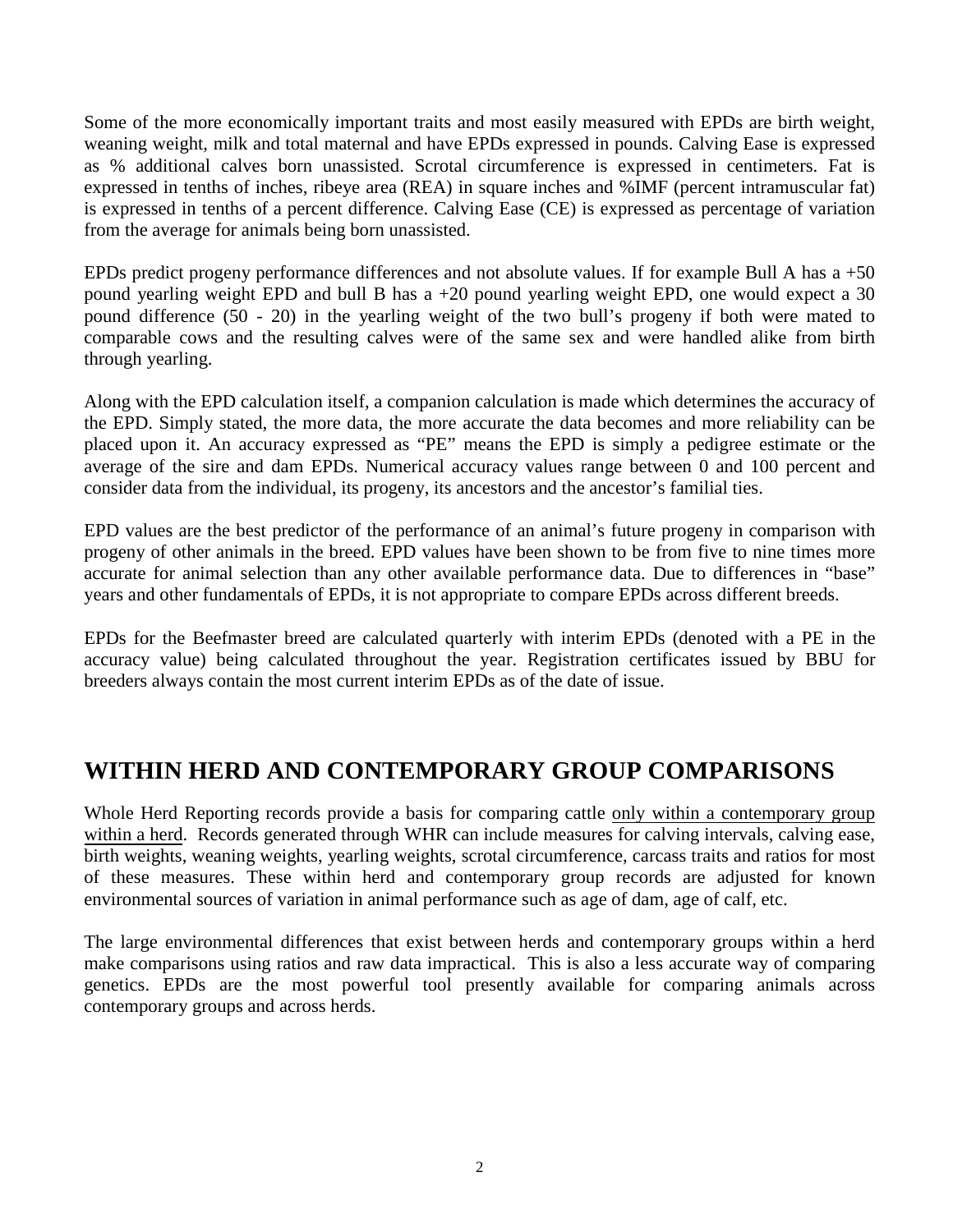# **WHAT CONSTITUTES A CONTEMPORARY GROUP?**

Contemporary groups are those calves raised together and managed in the same manner so that each calf's data can be fairly compared against all of the other calves within the group. Contemporary groups are the foundation principle behind EPDs and thousands of such groups are considered in EPD calculations. This wide breadth of data is the foundation for accuracy and allows for comparisons across herds in different regions of the country within the breed.

Performance comparisons with Whole Herd Reporting records should be restricted to animals within a herd and contemporary group. For the records to be meaningful, breeders must pay strict attention to the proper construction of contemporary groups. A contemporary group should consist only of animals in an individual herd that are the same sex and same management group within a relatively narrow age range of birth dates. Whole Herd Reporting "slices" birth, weaning and yearling contemporary groups into 60 and 90 day windows. A breeder can control where a slice begins by using different numerical performance group designations on the worksheets to move odd calving dates into performance groups. For instance, assuming a breeder has an extraordinarily early calf on Jan. 2, followed by a large group of calves that begin on Feb. 2, with a few stragglers that finish by March 31. It would be best to "Slice" the group in half and have two 45-day contemporary group so not to leave any calves out. Remember we are trying to group a minimum of three to five head of the same sex together to get the most accurate and meaningful information.

*Please call BBU if you need clarification of the contemporary grouping concept.* 

# **WHOLE HERD REPORTING … AS SIMPLE AS 1, 2, 3, 4**

A general overview of the program structure and flow can be found in the following sections.

BBU mails current cow herd inventory to breeder, based on previous year's inventory.

• **Mailed out in January for "Spring and Fall" calving groups, return by May 1st.**

#### **BREEDER STEP #1**

Member updates inventory & returns to BBU. (All C, S, & Advancer females must be carried on inventory.)

BBU bills member in accordance with number and kind of animals maintained on inventory. BBU issues Dam Production Summary Report for each enrolled female.

#### **BREEDER STEP #2**

Member submits completed Birth Information Worksheets (Form 1). Calves should be registered using this form at this time.

BBU returns Birth Report/Weaning Worksheet (Form 2).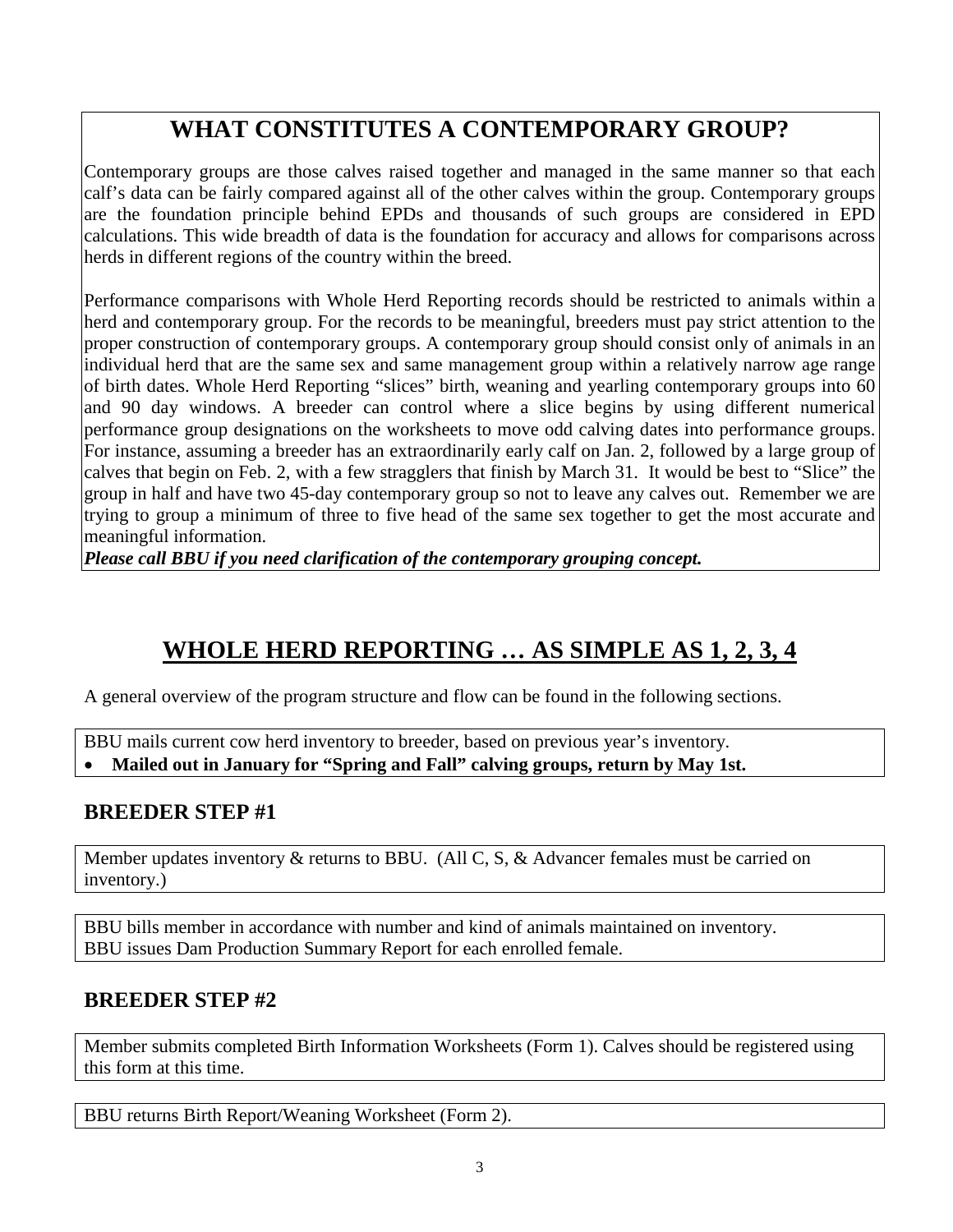#### **BREEDER STEP #3**

Member submits completed Birth Report/Weaning Worksheet (Form 2) reporting weaning weight information or a disposal code for animal's not weighed (**Weaning weight or disposal code required**).

BBU returns Weaning Report/Yearling Worksheet (Form 3) when all inventoried females have been reported

#### **BREEDER STEP #4**

Member submits completed Weaning Report/Yearling Worksheet (Form 3) with yearling weights or disposal codes for animal's not weighed. If ultrasound carcass data is collected, technician submits carcass data directly to a BBU approved ultrasound lab that will process the data and forward results to BBU for database inclusion.

BBU returns Birth-Weaning-Yearling Group Report (Form 4) and/or Calf EPD report (Form 5). If ultrasound data is reported, BBU will calculate and return an Ultrasound Data Report (Form 6).

# **HOW TO PARTICIPATE IN WHOLE HERD REPORTING**

- 1. Member contacts BBU and requests to be enrolled in Whole Herd Reporting.
- 2. BBU sends the breeder's latest inventory to them at the designated time of year and requests that the breeder update and return it to BBU.
- 3. Complete the form for all C, S, and M (Advancer) cows and breeding age heifers as well as herd sires expected to be represented by a calf during the calendar year.
- 4. For each animal inventoried, provide herd ID number, registration number, name and date of birth.
- 5. Include only the animals that will be represented by a calf during the calendar year.
- 6. Mail the completed inventory form to BBU. Retain a copy for your records. Your account will be billed \$20 per female per year and \$20 for each sire maintained on inventory for that calving season.

#### **WHAT IS MY CALVING SEASON?**

Whole Herd Reporting gives you the flexibility to custom design the "calving season" that best fits your operation.

- Traditional spring season… January 1 through June 30
- Traditional fall season… July 1 through December 31
- Non-traditional season… you choose the start and end dates, i.e. spring might be December 15 through March 1 or April 20 through July 10, etc. Fall might be November 5 through February 1, etc.

# **HERD ID NUMBERS ARE IMPORTANT**

Some important points to remember about herd ID numbers are:

• Each animal inventoried must be assigned a permanent ID number.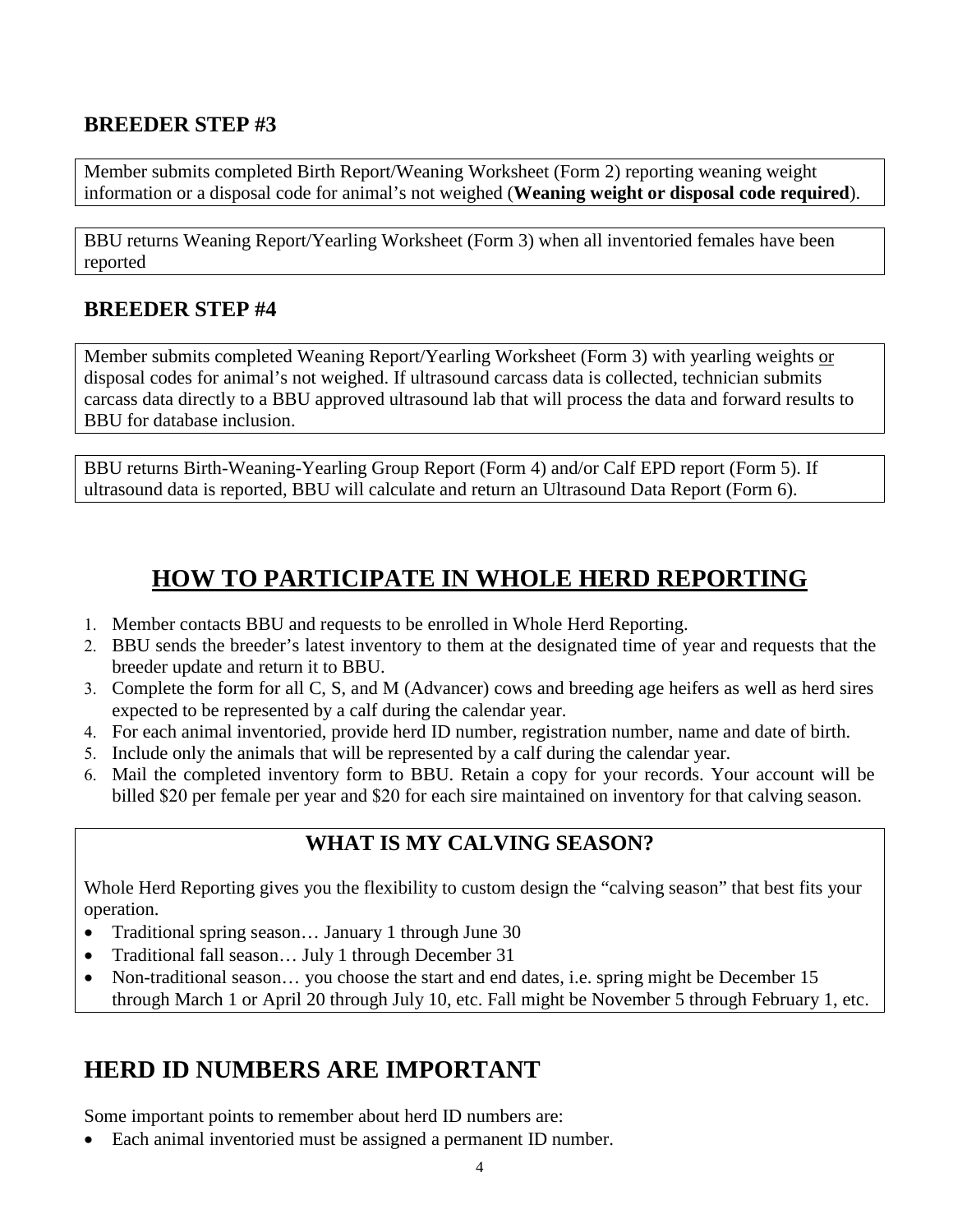- The ID number must be unique to each animal inventoried and cannot be used more than once within the same herd. (Ideally)
- Once assigned to an animal, the ID number must remain with that animal as long as it is in the herd.
- ID numbers cannot exceed eight characters (shorter is fine).
- Take care not to duplicate ID numbers within a herd when assigning ID numbers, including not duplicating ID numbers that once were but no longer are active in your inventory. BBU's computer system identifies cattle within a herd with duplicate ID's and requires an appropriate edit before any work can be processed.

#### **SUGGESTIONS FOR HERD ID NUMBERS**

It is recommended that the animal's permanent tattoo be used or incorporated into the numbering system. Possible numbering systems worth considering are:

- YEAR SYSTEM- using the last two digits of the year (01 in 2001) as the first two digits in the ID number, i.e. 01001.
- ALPHANUMERIC SYSTEM- This system is used in many countries worldwide. If you choose this system, your letters should coincide with the International System where each year has been assigned a letter. For example, 2022- K; 2023- L; 2024- M; 2025- N; 2026- P; etc. The letters "I", "O", "Q" and "V" are not used.

## **COSTS**

The fee for enrolling or maintaining each animal on the herd inventory is an annual charge of \$20 for females, and \$20 for each herd sire listed (herd sire listing is optional). Owned donor dams will be allowed **one** registration per year if enrolled in WHR. Subsequent calves will be charged an \$20 WHR fee per calf if enrolled in WHR. **Inventories must be updated and received in the BBU office by May 1st. A \$5 per head late fee will be added for inventories received after the stated deadlines. Transfers free up to 30 months on both male and females.**

The per cow fee will pay for the first registration and transfer registered to any female enrolled in the WHR program, may be Natural or ET. All subsequent calves born into the WHR program in the same calendar year will be charged \$20/calf. Animals must be born into the WHR program with dam on inventory to receive the \$20 registrations & free transfers.

As is the current policy, all accounts for Whole Herd Reporting must be current on payment before registry or performance work is released. Likewise, monies received from breeders will be applied first to their longest outstanding balances on items charged. MasterCard, Visa and Discover are acceptable means of payment, particularly if a breeder wishes to insure that none of his work is held for payment of funds.

# **BREEDER STEP 1 WHOLE HERD REPORTING HERD INVENTORY RECORD**

Breeders should keep their Herd Inventory Record complete and current. A dam must be listed on the breeder's most current Herd Inventory in order to process her offspring's registration and weaning performance data through Whole Herd Reporting. Prior to their designated calving season, a Whole Herd Reporting Herd Inventory Record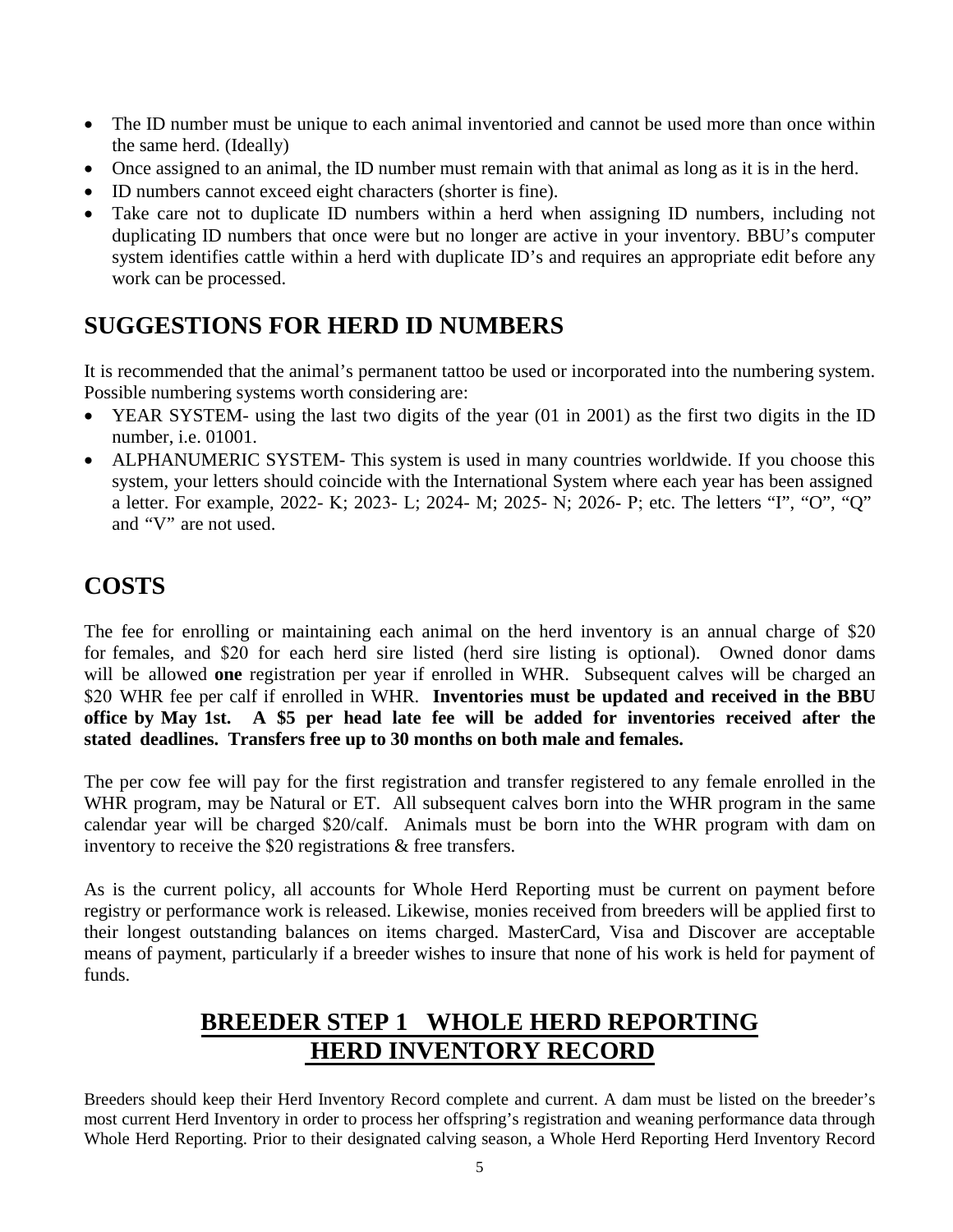form will be printed and returned to each breeder listing all animals currently active in their breeder account for that designated season. All breeding age females on a breeder's previous inventory not otherwise deleted, all reported additions and all current breeding age heifers previously recorded by the breeder will appear on the updated inventory. BBU will use the corrected inventory report form to update the database on your herd. BBU will issue a Dam Productivity Summary Report and a Birth Information Worksheet (Form 1) which will be mailed to you. Note that on the inventory forms there is a box to check indicating if you prefer blanks or a pre-printed Form 1. Requesting the blank forms allows the breeder to fill out the report from his calving book in the order they were born. With a pre-printed form, every cow inventoried for that calving season will be listed and have a line next to it to add the requested data. The pre-printed forms save the breeder a lot of time and also serve as a safety check to remind the breeder which cows he hasn't yet reported data for.

#### *Remember, your updated inventory should list all females in your herd exposed to calve in the upcoming year.*

If you have received your initial pre-printed Whole Herd Reporting inventory from BBU incorrectly listing inventoried females as spring or fall, you will be allowed to re-designate them to the appropriate season. Young heifers initially added to the inventory will be automatically added as spring calvers, but can also be moved to the correct season.

Breeders wanting to remove animals from their Herd Inventory should enter the appropriate disposal code and date in the comment column and mail the form to BBU. If a female remains in your herd she should remain on your inventory even if a calf will not be reported for her this year or if she is an ET donor dam not being regularly bred for a natural calf.

#### *Do not remove a disposed female from your inventory record before you have registered the last of her progeny that you plan to register, otherwise the reactivation fee will apply.*

Breeders are encouraged not to attempt avoiding individual animal fees for one or more seasons by deactivating a female likely to return to active status at a later date. Doing so will trigger the re-activation fee. It is less expensive in the long run to pay an annual fee and continue to record calving information than it is to reactivate a disposed female.

Whole Herd Reporting participants are encouraged but not required to maintain all active sires on their inventory as well. Doing so speeds and eases the breeder's reporting process by allowing use of shorter sire ID numbers rather than using the full eight digit registry number. Sires should be enrolled and updated annually, are subject to a re-activation fee and are charged \$20 per sire annually. If you wish to use herd ID numbers rather than registry numbers for sires when reporting your calves, you must maintain an active bull inventory.

| <b>WHOLE HERD REPORTING DISPOSAL CODES</b> |                                    |    |                                |  |
|--------------------------------------------|------------------------------------|----|--------------------------------|--|
|                                            | Sold with papers                   | 11 | Culled, Injury                 |  |
|                                            | Sold as breeding animal w/o papers | 12 | Culled, poor temperament       |  |
| 2                                          | Sold as a feeder calf              | 13 | Culled or died, genetic defect |  |
| 3                                          | Died, illness                      | 14 | Culled, bad feet               |  |
| $\overline{4}$                             | Died, injury                       | 15 | Culled, poor udder             |  |
|                                            | Died, calving difficulty           | 16 | Culled, prolapse               |  |
| 6                                          | Died, old age                      | 17 | Culled, eye problems           |  |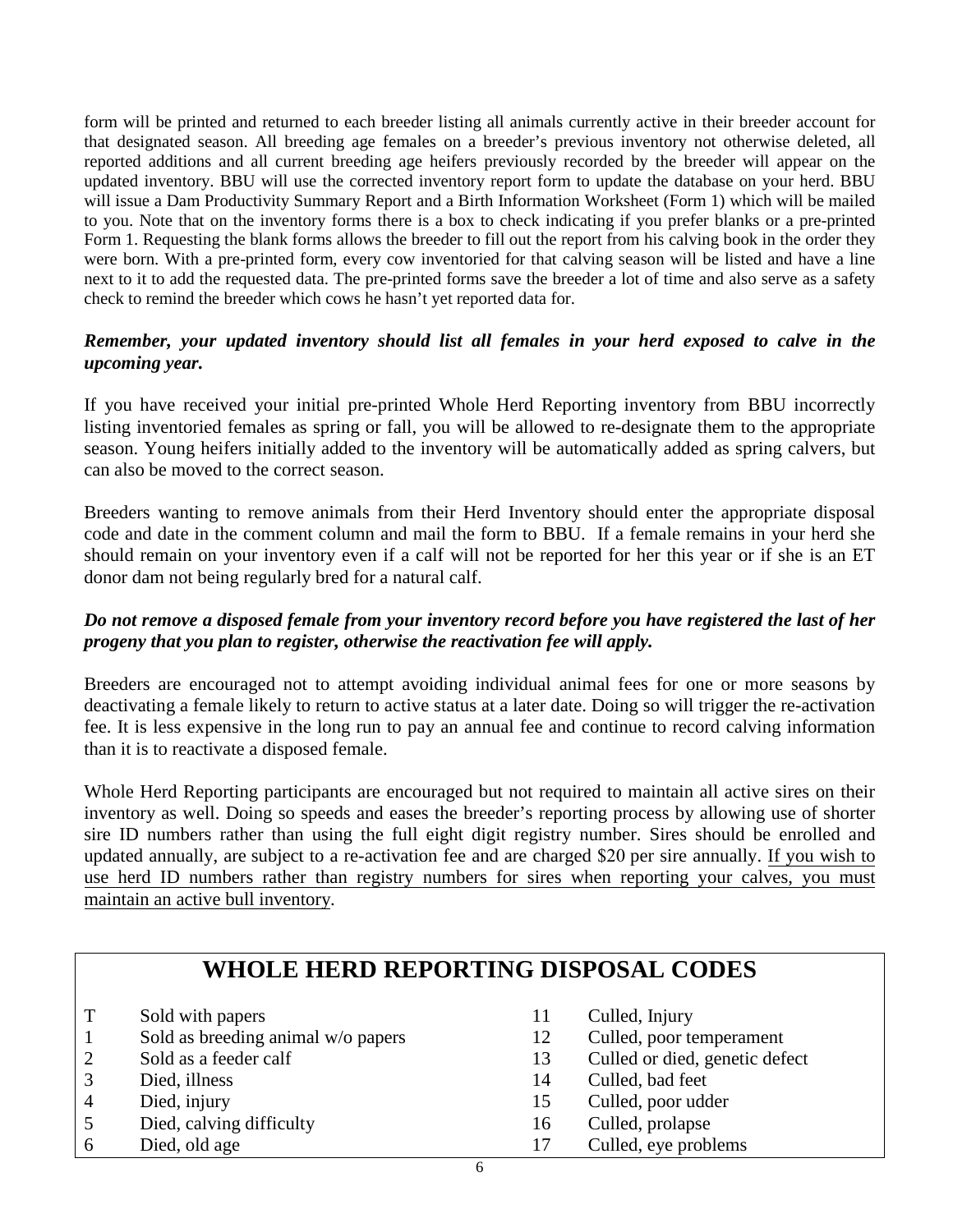|    | Died, other                 | 18 | Culled, structurally unsound              |
|----|-----------------------------|----|-------------------------------------------|
| 8  | Culled, inferior production | 19 | Culled, old age                           |
| -9 | Culled, infertile           | 20 | Culled, other                             |
| 10 | Culled, illness             | M  | Multi. Owned, No Calf                     |
|    |                             | NE | Non-exposed, $\frac{1}{2}$ Fee first year |

*Disposal records for dams removed from a breeder's purebred herd but retained in his commercial operation can be handled by using either code #1 or code #20, as the breeder chooses.* 

# **DAM PRODUCTION SUMMARY REPORT**

Once a breeder has returned to BBU their annual (or seasonal as the case may be) inventory update BBU will return a Dam Production Summary Report in addition to a statement for inventory fees and the breeder's Form 1 worksheets.

The Dam Production Summary Report will list each female in the breeder's upcoming calving group, either spring or fall. The summary contains a wealth of information on each inventoried female including herd ID and registry numbers, her age, the number of bull calves and heifer calves she has produced, her average calving ease score and her calving interval. Additionally, her progeny will be summarized with regard to average birth, weaning and yearling ratios as well as the number of contemporaries represented. Finally, all of her latest EPDs and accuracy for all traits will be indicated.

# **BREEDER STEP 2 COMPLETING FORM 1 BIRTH INFORMATION WORKSHEET**

Instructions for completion of Form 1 can be found on the reverse side of the form. In addition, please note the following specific instructions. Please note that all calves reported on Form 1 should be listed as either a bull or female even though the bull calf may have been castrated by the time you complete the forms. Designation as a steer can be appropriately made later on weaning or yearling forms if necessary.

# **BIRTH WEIGHTS**

Birth weights, although optional, are among the most economically important data a breeder can collect. Space has been provided for breeders to record calf birth weights and breeders are encouraged to take birth weights as soon after the calf is born as possible.

If a producer submits only a portion of a calving season's birth weights, processing of registry certificates and issuing of weaning worksheets will be delayed until all birth weight records in the calving season have been submitted. If a breeder has reported some of his birth weights but not all of them, no birth weight data from a calving season will be added to the Sire Summary Analysis until the breeder submits the balance of the birth weight records.

In situations where a breeder has an extended calving season but wishes to report calving information in smaller sub-groups of the season, they may do so but should be aware that no Form 2 Birth Information & Weaning Worksheets or registry certificates will be generated until all calves in the calving season have been reported unless he/she chooses a second option of reporting no birth weights on Form 1.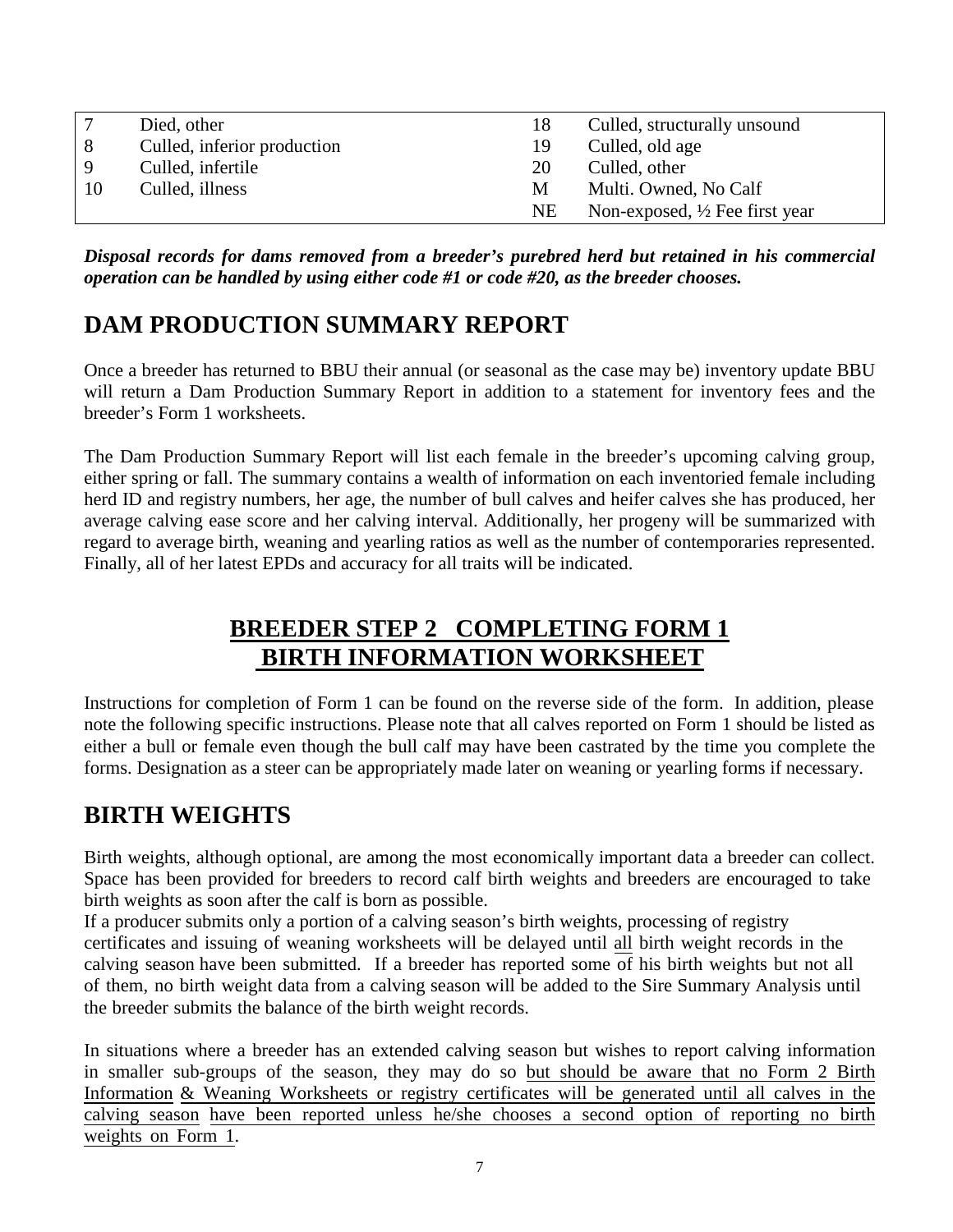Doing so will generate registry certificates with birth weight EPD pedigree estimates only but will allow the certificates and Form 2 to be released at the time of application. The breeder will still have the option of reporting the birth weights from a calving season on Form 2 when he/she reports weaning weights.

Further suggestions to make your birth weight data more meaningful include 1) weigh the calves within 24 hours of birth if at all possible 2) weigh all calves with a scale or an industry accepted birth weight tape (estimates are not acceptable) and 3) be sure all calves whose dams were similarly managed are kept in the same contemporary group.

Within herd comparisons are expressed in ratios. A ratio indicates how an individual calf compares to its contemporary group which are those calves that can be fairly and accurately compared together because they fall within a reasonably close calving period, are of the same sex and whose dams had generally the same management environment. (Note: See contemporary group section at the beginning of this document)

## **CALVING EASE**

Calving ease scores are not required for participation in BBU's Whole Herd Reporting program but are encouraged.

Calving Ease Scores include:

1- No difficulty/no assistance 7- Aborted 2- Minor difficulty/some assistance <br>
3- Maior difficulty/calf puller used<br>
9- Dam died, calving difficulty 3- Major difficulty/calf puller used 4- C-section 10- ET donor dam, no calf reported 5- Abnormal presentation 11- Recipient dam, ET calf not reported 6- Calf born dead/died shortly after birth

An area is provided to record a dam's birth management group (i.e. 1= MGMT Group 1, etc., maximum of one character). Producers should assign a different management group number for each group of dams managed differently during the months prior to calving. For instance, dams managed on dry native pasture and cake during that time should be coded (i.e. MGMT Group 1) and dams maintained in dry lot on silage and corn coded (i.e. MGMT Group 2).

#### **DAM UDDER AND TEAT SCORE**

Space is provided on Form 1 for the optional scoring of udder and teats of females that calve. The measurement should be recorded within 24 hours of calving, using whole numbers from 1-9. Please refer to the included example of BIF Udder and Teat Scores and explanation for each score shown. This is a subjective score that should be assigned by the same person for an entire calving season and most preferably assigned by the same person every calving season to follow.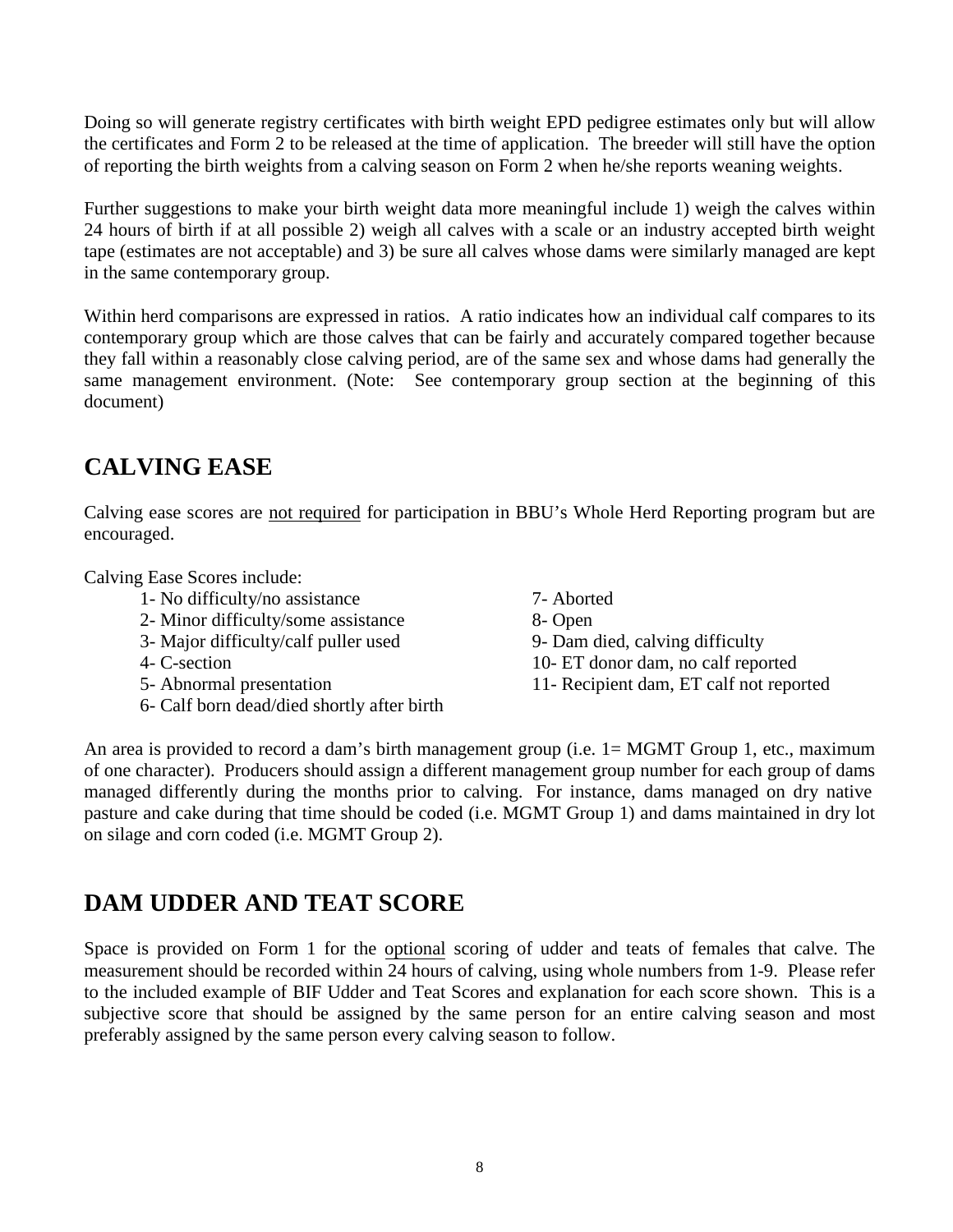# **ET CALVES**

Embryo Transplant (ET) calves are required to have performance data reported and they will incur a \$15 per head charge to register if the breeder is currently enrolled in WHR. Each donor dam will receive first registration and first transfer for being on the active inventory. Twins will be handled in the manner and be registered at the \$15 rate for addition registrations.

Registration of ET calves requires submission of the appropriate ET requirements at the same time as application for registry. All AI and ET fees will be waived if "YOU" the member is enrolled in the WHR program (See page 5 Costs Section). ET calves will be reported on a blank registration application form where dam and sire information shall be filled in by hand.

# **CALVING RECORD OR STATUS IS REQUIRED**

The Whole Herd Reporting system requires breeders to report the calving record or status on all cows within a calving season that are listed on a Herd Inventory. Doing so allows for calculation and compilation to the breed database of accurate performance measures. If a dam will not have a calf reported in this calving season, be sure to use the appropriate calving ease code to indicate a reason so that dam doesn't hold up your entire reporting process.

# **BREEDER STEP 3 COMPLETING FORM 2, BIRTH REPORT AND WEANING WORKSHEET**

Having received Form 1, BBU will register calves as instructed, record the calving and birth performance data provided and print and return to the breeder Form 2, Birth Report and Weaning Worksheet. (Form 2 may not be returned if birth and weaning weights were both turned in when recording/registering the calves.)

# **BIRTH PERFORMANCE DATA**

If actual birth weights were reported, Form 2 will show the actual birth weight as well as the adjusted birth weight and weight ratio. If you have chosen the non-reporting option for this trait, these columns will be blank. If you have chosen to delay reporting birth weights until you report weaning weights, use the blank birth weight column to record them at this time.

Actual birth weights are adjusted for age of dam at the time the calf was born. Birth weight ratios are calculated on a within sex and contemporary group basis. If actual birth weights are not recorded, a standard birth weight will not be used in the calculation of birth weight EPDs. Instead, BW EPDs will be calculated based on the current breed correlation of BW to WW.

#### **WEANING WEIGHT DATA**

**Reporting of weaning weights or an appropriate disposal code on each offspring of all cows enrolled is required in the Whole Herd Reporting system**. Every dam listed on a breeder's Whole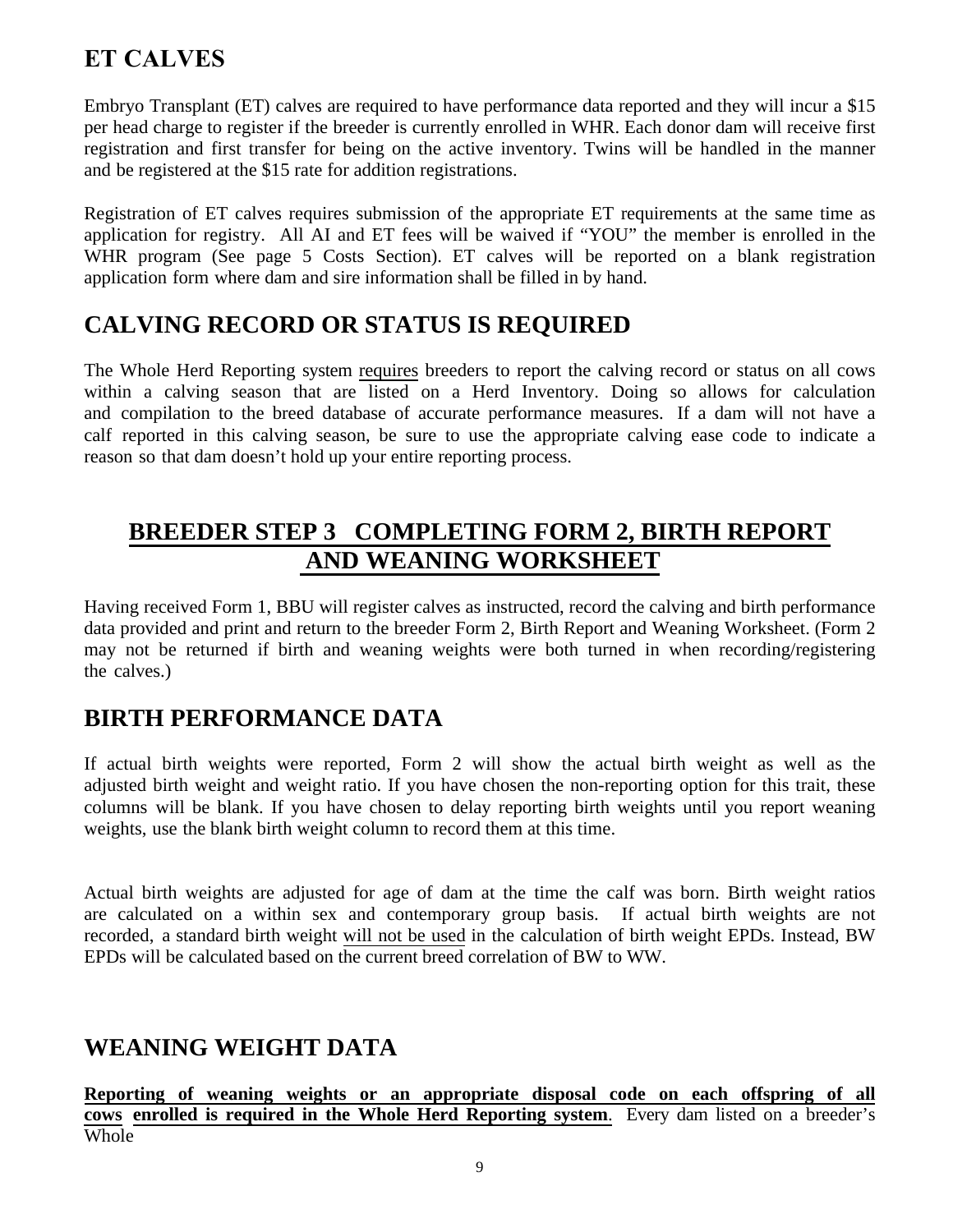Herd Reporting inventory must have a weaning weight submitted for her calf or an appropriate disposal code for the calf must be recorded in lieu of a weaning weight. Weaning data reporting is accomplished on Form 1 or Form 2, which also has allowable calf disposal codes listed on the back of the form.

Failure to report either a weaning weight or an appropriate disposal code will result in a delay of further processing of performance data for the account until the necessary data is submitted. If missing data is not supplied prior to twenty four (24) months after the beginning of a "season" (i.e. December 31, 2008 with regard to the spring 2007 calf crop), the herd will be considered as a pedigree registry account. The breeder can choose to supply the missing data and return to a WHR account.

Record the actual weight in pounds and the month, day and year each calf is weighed in the space provided on Form 1 or 2. Report the weaning management type and weaning group. Instructions for completing Form 1 and 2 are detailed on the reverse side of the form. As with birth weights, weaning weight contemporary groups are key for accurate within herd performance comparison. The best management practice is to plan for a breeding season of 90 days or less so your cowherd will consequently be calving within a similar period of time.

This makes it possible for these calves to be treated as contemporary groups of bulls and heifers, provided they have all been managed in the same way. Remember, a weaning contemporary group is that group of calves born within 60 days of each other, of the same sex and having the same feed and management conditions.

To ensure the maximum effectiveness of contemporary grouping from your cowherd's calf crop, calves should all be weighed within 7 days of each other and all be within the range of 140 days to 270 days of age.

Also note that suggested most desirable dates to collect weaning information based on the calves in the report is printed at the bottom of the form.

When you have completed the form return it to BBU for data entry and calculation. BBU will calculate the weaning portion of the data and return to the breeder Form 3, Computed Weaning Report and Yearling Worksheet listing calculated weaning records, the latest available EPD information for each calf and the most desirable dates to collect yearling information.

## **BREEDER STEP 4 COMPLETING FORM 3, WEANING REPORT AND YEARLING WORKSHEET**

*If you do not plan to report any yearling data, simply write "No Yearling Data Available" across the front of the first page of the report and return it to BBU in order to receive Form 5, below.* 

Reporting of yearling data is optional in the Whole Herd Reporting program, however, if a breeder chooses to report yearling data, BBU requests all yearling data, either weight and date or appropriate disposal code be reported. A list of disposal codes is provided on the reverse side of Form 3. Reporting of scrotal measurements with each reported yearling weight is also optional (**but suggested**).

Record the actual weight in pounds and the month, day and year each animal is weighed in the space provided on Form 3. Remember the age window for yearling weights is 320 – 430 days. If you plan to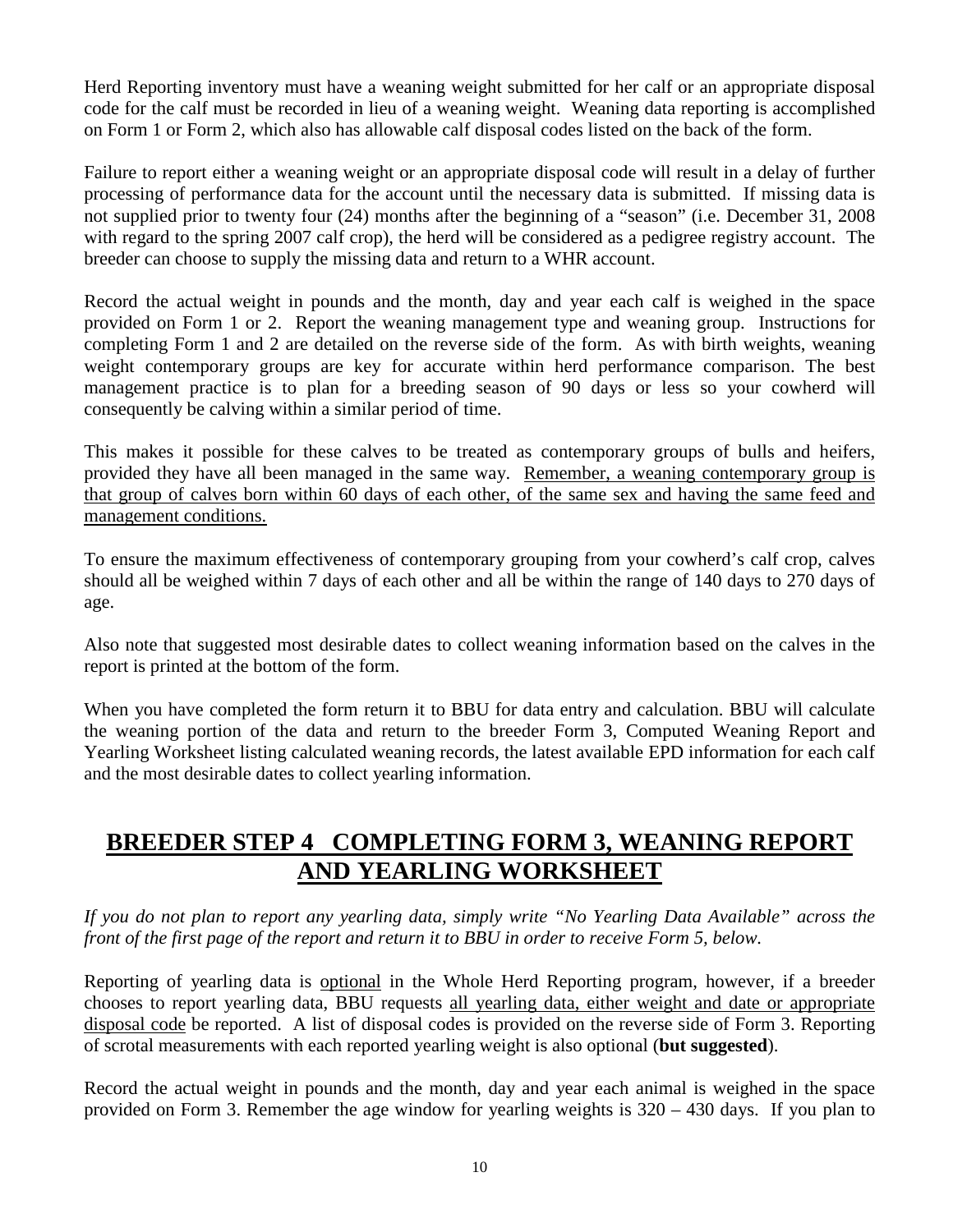record scrotal measures they should be taken on the same day as the yearling weight. Scrotal measures are adjusted to a mature dam equivalent.

Scrotal circumference is an important indicator trait for improving reproductive potential in beef cattle. It is strongly and positively correlated with total sperm production and is a good indicator of age at puberty in bulls and is favorably associated with age at puberty in related heifers and possibly to subsequent fertility and production traits in related females.

As with birth and weaning data, it is vitally important that the breeder correctly specify the appropriate contemporary grouping information by designating the correct management code as well as group number if it is necessary to further separate groups within a code. Available management codes are listed on the back of Form 3. Additional instructions for completing Form 3 can be found on the reverse side of the form.

### **FORM 4, BIRTH, WEANING & YEARLING GROUP REPORT FORM 5, CALF EPDs**

BBU will calculate the yearling portion of the data and return to the breeder Form 4, Birth, Weaning and Yearling Group report, listing calculated data for all birth, weaning and yearling measures reported. Additionally, Form 5, Calf EPD Report, will be generated listing the most current EPDs of each animal in the calf crop for birth, calving ease maternal and direct, weaning, yearling, milk, total maternal,  $12<sup>th</sup>$  rib fat cover, ribeye and intramuscular fat.

#### **CARCASS DATA COLLECTION PROCEDURES AND REPORTING FORMS… FORM 6**

Ultrasound carcass data collection is optional, however if collected, it should be done at the same time as yearling weight data is collected. Ultrasound carcass measures should be reported using ultrasound barn sheets provided by the certified technician or the association upon request. Keep in mind that the ultrasound age window is 320-500 days. Ultrasound data for a trait will be utilized in the data analysis only if collected by a BBU recognized certified technician who is currently certified in the trait(s) being reported. Current procedure calls for the technician to submit the images to the central lab for interpretation and the lab forwards the computed data to the BBU office for inclusion in the database. (Breeders do not submit the data directly to BBU). Once the data is adjusted by BBU, the breeder will receive Form 6, Ultrasound Carcass Data Report.

#### **LIFETIME DAM PRODUCTION SUMMARY**

Breeders may request a printed Lifetime Dam Production Summary report for all dams on inventory or for specific dams of interest. An additional nominal fee may be charged for this service to defray shipping and handling costs depending on the size of the inventory and frequency of requests. The summary contains a three-generation pedigree, the dam's individual record, individual records of all of her reported progeny and a summary of her production averages. These summaries can also be accessed and printed at BBU's website once you obtain an account access code which allows only you to view your records.